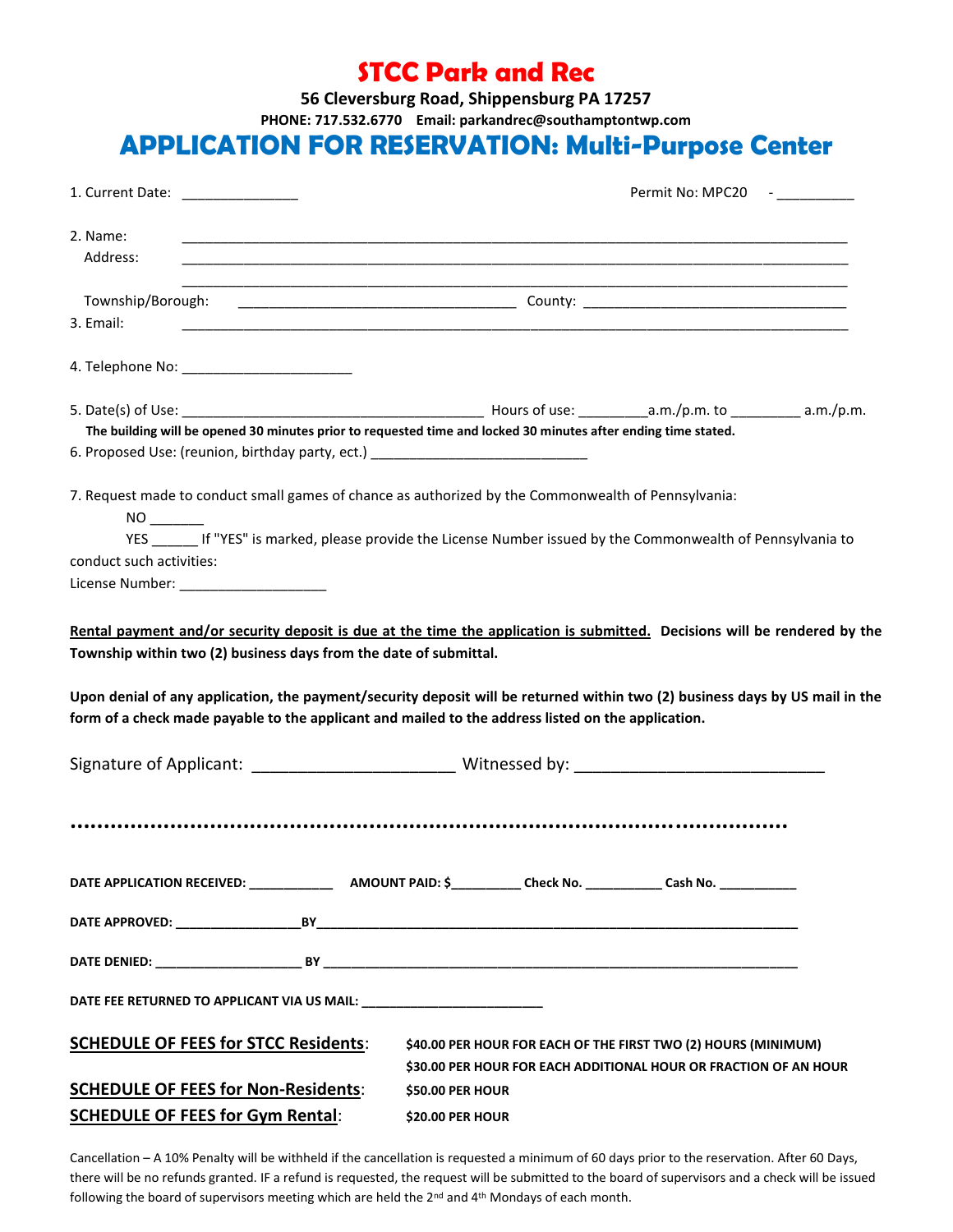# **STCC Park and Rec**

#### **56 Cleversburg Road, Shippensburg PA 17257 PHONE: 717.532.6770 Email: parkandrec@southamptontwp.com** APPLICATION FOR RESERVATION: **Multi-Purpose Center**

**THE UNDERSIGNED, THE UNDERSIGNED, Alternation Permit decision of the servation Permit** from Southampton Township - Cumberland County, Pennsylvania for the following date:

In consideration of obtaining a Reservation Permit, and intending to be legally bound hereby, it is agreed that the Undersigned, on behalf of itself, himself or herself, the Undersigned's agents, members, guests, relatives, or invitees, does herby release Southampton Township and its officials and employees from any and all claims, demands, or causes of action arising or relating to the use of the Township facilities or the Undersigned's activities conducted at the Township Park during or as a result of the reservation requested.

Furthermore, the Undersigned agrees to insure, defend, indemnify, save and hold harmless Southampton Township and its officials and employees from any loss, liability, damage or cost they or any one of them may incur due to, or as a result of, the presence of the Undersigned, his, her, or its agents, members, guests, relatives or invitees at the Township facilities.

The Undersigned acknowledges having carefully read this document and declares that the content is fully understood.

The release of liability of the Township and its officials and employees is in addition to any other liability limitation which the Township, its officials and employees may have by law and agreement.

**IN WITNESS WHEREOF,** with the intent to be legally bound hereby, the Undersigned does hereby knowingly, voluntarily, and willingly execute the Acknowledgement, Release, and Indemnification Agreement as of this \_\_\_\_\_\_\_\_\_\_day of \_\_\_\_\_\_\_\_\_\_\_\_\_, 20\_\_\_.

\_\_\_\_\_\_\_\_\_\_\_\_\_\_\_\_\_\_\_\_\_\_\_\_\_\_\_\_\_\_\_\_\_\_\_\_\_\_\_\_\_\_\_\_\_\_\_\_\_\_\_\_\_\_\_\_\_\_\_\_\_\_\_\_\_\_

\_\_\_\_\_\_\_\_\_\_\_\_\_\_\_\_\_\_\_\_\_\_\_\_\_\_\_\_\_\_\_\_\_\_\_\_\_\_\_\_\_\_\_\_\_\_\_\_\_\_\_\_\_\_\_\_\_\_\_\_\_\_\_\_\_\_\_

\_\_\_\_\_\_\_\_\_\_\_\_\_\_\_\_\_\_\_\_\_\_\_\_\_\_\_\_\_\_\_\_\_\_\_\_\_\_\_\_\_\_\_\_\_\_\_\_\_\_\_\_\_\_\_\_\_\_\_\_\_\_\_\_\_\_\_\_\_\_\_\_\_\_\_\_\_\_\_\_

NAME OF UNDERSIGNED: (print)

\_\_\_\_\_\_\_\_\_\_\_\_\_\_\_\_\_\_\_\_\_\_\_\_.

SIGNATURE OF UNDERSIGNED:

WITNESSED BY:

DATE: \_\_\_\_\_\_\_\_\_ /\_\_\_\_\_\_\_\_ / \_\_\_\_\_\_\_\_\_\_